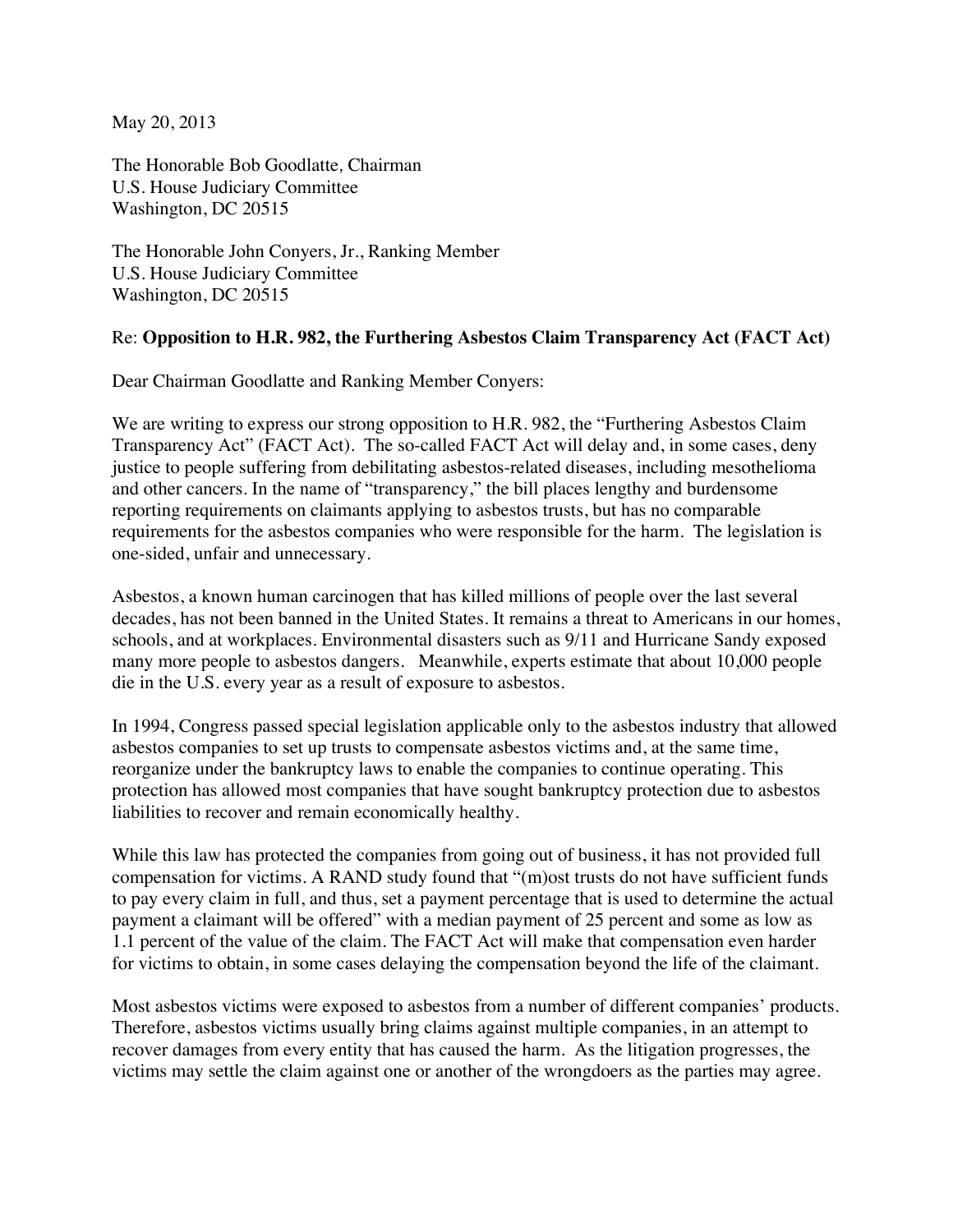Some asbestos claims will be filed with asbestos trusts. Other claims, against solvent companies that have not set up trusts, must proceed in court and are governed by the applicable state law.

The FACT Act will grant asbestos companies the right to demand any information they choose from the asbestos trusts. Specifically, the bill will: 1) require the trusts to publicly disclose private, confidential claimant information such as individual and personal claim information, including the victim's exposure and work history; and 2) allow asbestos companies to demand any additional information from the trusts at any time and for virtually any reason. The bill will place unnecessary and costly burdens on asbestos trusts, delay badly-needed compensation for claimants, invade privacy rights of asbestos victims, and give solvent defendants in asbestos lawsuits special benefits not accorded to claimants.

While these proposals masquerade as mechanisms designed to advance evenhanded justice, they are, in fact, obvious efforts by asbestos litigation defendants to do an end- run around uniform rules of discovery in the civil justice system and reverse principles of tort law established hundreds of years ago.

The bill will also destroy the safeguards of state laws that govern disclosure of a trust claimant's work and exposure history. Currently, defendants can obtain that information if it is relevant to their defense, but they must abide by the rules of a state court. This is an important safety mechanism to provide a balance between information to be used for a company's defense and yet not allow for fishing expeditions into a plaintiff's personal history.

In addition, asbestos defendants often settle cases and demand confidentiality as a condition of settlement. Yet this bill demands that the asbestos trusts must disclose the amount of their specific payments. Wouldn't a bill that is designed to increase transparency require equal disclosure of all settlement amounts by defendants as well? The asbestos trusts already file annual reports with the Bankruptcy courts and publish lists of products involved in their work. Shouldn't this bill require asbestos defendants to disclose information about the history of exposures caused by their asbestos products?

The purported purpose of the Fact Act is to eliminate fraud in asbestos claims, yet studies show the incidence of fraud to be negligible at most. If fraud remains a problem, there are ways to address it without subverting justice for the hundreds of thousands of legitimate claims in the system. Supporters also claim that asbestos victims are "double-dipping," obtaining more compensation than they are due from both asbestos trusts and solvent defendants. But the RAND study shows that asbestos claimants are woefully undercompensated by asbestos trust funds. It is both appropriate and proper for asbestos victims to pursue compensation from all companies that caused their exposures.

Since at least the 1930's, asbestos companies and their insurers have been denying responsibility for the millions of deaths and injuries caused by this deadly product. The companies hid the dangers posed by asbestos exposure, lied about what they knew, fought against liability for the harms caused, tried to change the laws that held them responsible, and to this day, they still fight against banning asbestos in the U.S. The asbestos industry is not interested in transparency. This legislation is nothing but another attempt by the industry to avoid responsibility for the